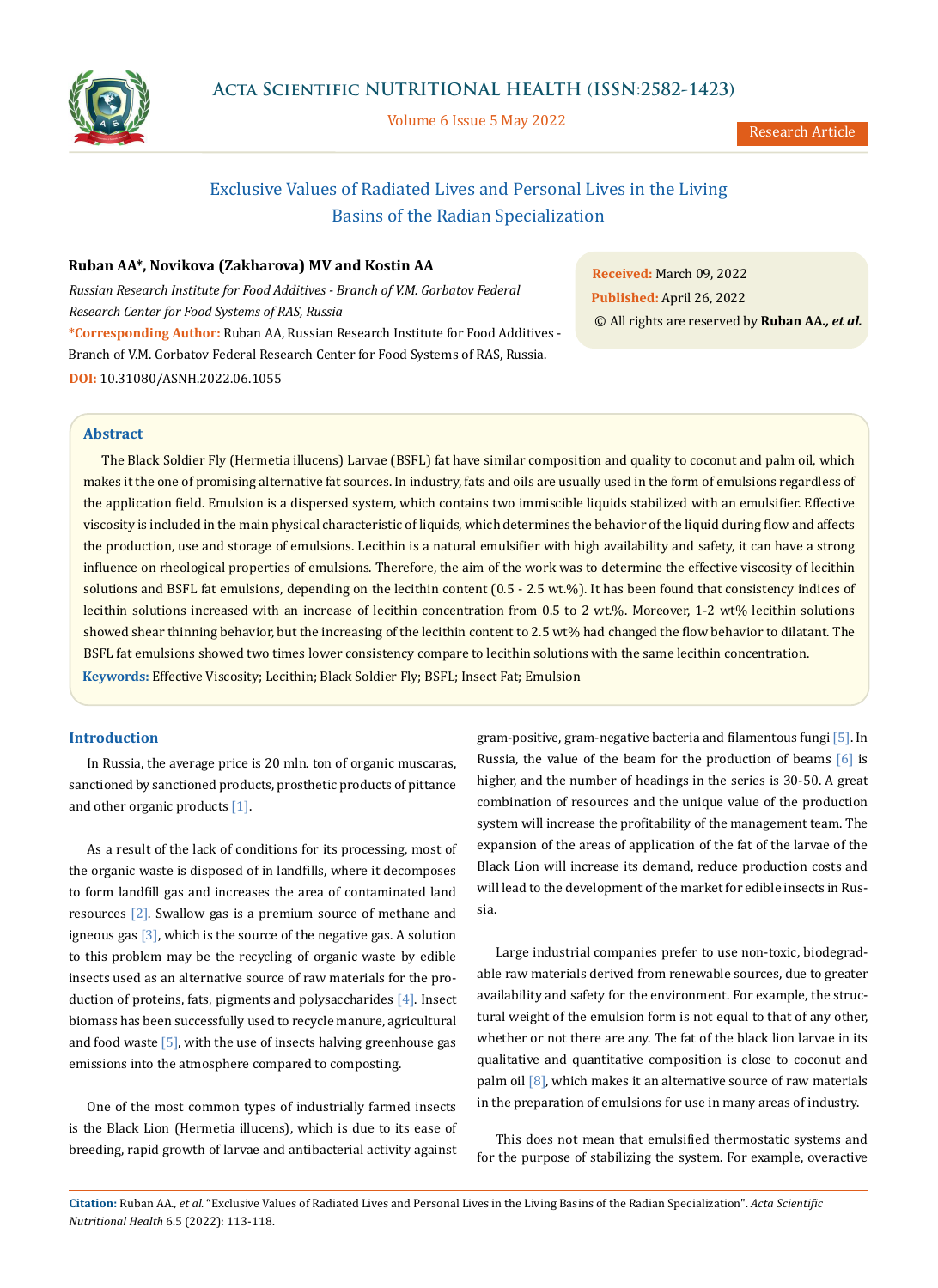active properties (PAVs), hydrothoraxes that are restorative or lifethreatening [9]. For emulsifier selection, the following is the description of hydrophilic-lipophilic balance (GB); adding emulsion and emulsion; Emulsion priming ointment. The GIB extends the default value of the emulator to the water and the port, which is the function of the hydrophilic function. You can set the range from 0 to 20, depending on the range from 7 to 10 - emulators can be used with a maximum of 10 or more. One of the "universal" emitters of the first order is the type of liquid produced by one of them. chemical and medicinal products in liquid emulsifiers, dispersing agents and lubricating agents  $[11]$ . Phospholipids in the case of lecithin form a multicolored solution of the phase of the emulsion, which is used as a solution.

The rhetorical power of the emulsifier is characterized by its own characteristics. In particular, it is important to determine the effective viscosity, which to a greater extent affects the fluidity and stability of emulsions and is also of great importance for optimizing the production process  $[13]$ . The behavior of emulsions as a function of shear rate can be described using the Oswald-de-Wael viscous flow model by analytical processing of experimental data obtained using rotational viscosimetry. The Osvalda-de-Vale model allows you to distribute technologya, Characteristic features of the Newtonian Explanation and the Paste ConcentrationK, which is the indicator of the speed of the speedometer and the speed of the speed of the speed of the speed 1 s-1. Aslia=1, the demonstrator demonstrates a non-hazardous condition that this specimen does not differ from the size of the squirrel. Declare this name, whicha1, a feature of the specific characterization of the characterization of the objects according to the evolution of the groupings. For the most popular song, which is a1, the number of participants according to the number of participants. Bolshevism of the prime emulsion demonstrates the Neutonovian or the second-degree convulsion in the concentration of 14.

Analysis of the literature shows that most studies consider the rheological properties of 10.0-30.0 wt.% Emulsions stabilized by lecithin, often using a co-emulsifier  $[15,16]$ . By default, the concentrations of lecithin concentrations are stored in the video and storage system. An increase in the lecithin content to 1.0 wt.% led to a decrease in the rate of reverse sedimentation of the direct and reverse emulsion of sunflower oil from 30.0 to 70.0 wt.%, Compared with emulsions with 0.1 wt.% lecithin  $[17]$ . Emulsions of the same type of black liquor can be used for the extraction of various products from one type to another  $[18]$ . Poetry for stabilization can be used to save a large collection of lecithin, 0.1 mass.%. On the other hand, an increase in the concentration of soy lecithin > 2.5 wt.% led to a decrease in the stability of the sunflower oil emulsion of 10.0- 20.0 wt.%, With the addition of xanthan gum as a thickener, which may be due to the presence of uninsured lecithin in the system [15]. It was found that the concentration of lecithin concentrates from 1.0 to 15.0 moss%. According to the size of the emulsion capillary emulsified in the concentration of lecithin at a concentration of 1.0-10.0 mass.%. By default, concentrations are increased (higher than 10.0 mass. %) - the size of the capillary is significantly increased. Moreover, the lecithin solutions themselves may have a pseudoplastic nature of the flow depending on the concentration [20], which may affect the technological process of preparing emulsions and their effective viscosity. The most recent concentration of lecithin concentrations in the emulsion of Lira is the result of a single black wine. In this case, the number of works has been divided by the number of lecithin emulsion arrangements, 0.5-2.

#### **Materials and Methods of Design**

For the preparation of lecithin solutions and emulsions, soy lecithin produced by Vitaprom LLC, black lion larvae fat, produced by ECOBELOK LLC, were used, distilled water was used as a dispersion medium. Black silos (HH), OEKO «iekinosazot» (Russia), methanol (OSI), OOO TD «ХIMMMЕD», chloroform (OSI), AO «ЭKOSOS-1».

Profile of the Various Silicon Crossover profile of the Varia 450- GC gas chromatography (SAA), the mass spectroscopy of the Variety 240 spectroscopy MS for high-speed photoconductor gas application 1 ml/min and 250 injector temperature° С. The product of the second one is the following: There are only 10 lbs.

The volume of black ferns in methanol and 0.6 ml of chloroform. Read more about 65° С in a 1 hr, the mixture is charged to the instantaneous temperature and mixed with 0.2 ml of distilled water. For the analysis of the organic layer in the colic 1 ml.

For the purpose of extracting lecithin and emulsion, lecithin in colchicine 0.52.5 mass% obtained in distilled water for premixing and tempering 60° С. It is subject to a pre-existing temperature on a water-free temperature 40Filter and filter with filter filtersFiltrak 88 for the distribution of third parties. Second round, at least 2% by volume, added to the level Lecithin and dispersed in the DG-360 homogenizer, Stegler (China) has a rate of 20,000 ob/min at a rate of 10 minutes per 60 minutes per month° С.

The dynamic viscosity of solutions and emulsions was determined using a VISCometer DV-II + PRO, Brookfield (UK) equipped with a thermostating system CW 106, Lab Companion (South Ko-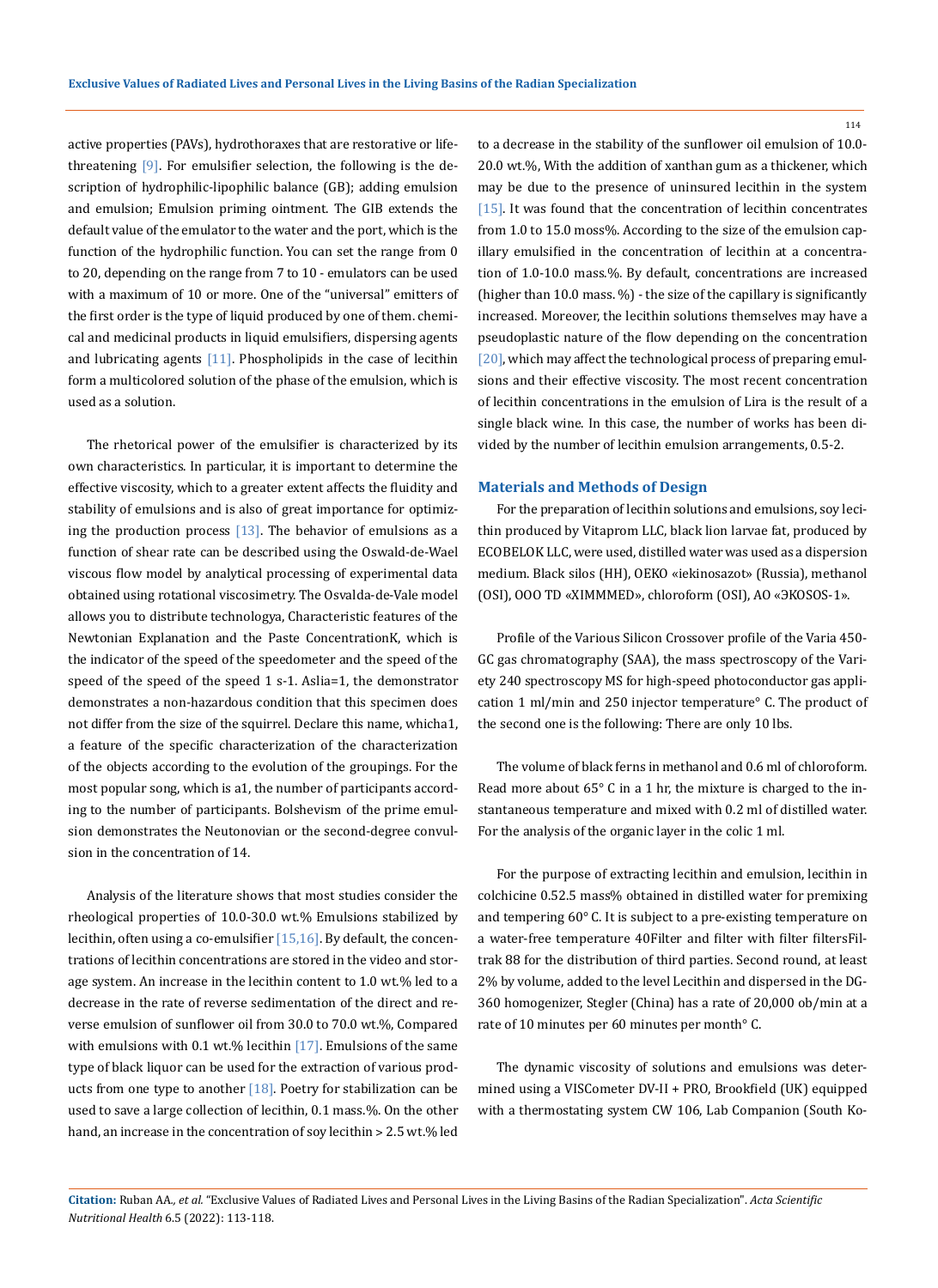rea) using coaxial spindle UL adapter. The temperature is 40 degrees Fahrenheit° С в the diaphragm of the 12–245-year group-1.

## **Results and Observations**

Profile of the court of the court of the court of the court of the court of first instance in

| <b>Furnaces</b>  | Organization, % |
|------------------|-----------------|
| Kaprinova        | 2.18            |
| Laurinova        | 31.38           |
| Myristinovaya    | 1.10            |
| Myristoleinova   | 0.44            |
| Pentecostal      | 0.19            |
| Palmitinovava    | 13.40           |
| Palmitolineovaya | 6.38            |
| Hexadecanova     | 0.36            |
| Heptotecanova    | 0.27            |
| Stearinovava     | 5.53            |
| Oleinovaya       | 18.27           |
| Linoleum         | 18.47           |
| Linoleum         | 2.04            |

**Table 1:** Profile of the United Kingdom of the United Kingdom.

| <b>Classification of the Western</b><br><b>Silos of the Seafoundations</b> | General<br>support, mass% |
|----------------------------------------------------------------------------|---------------------------|
| National                                                                   | 61.23                     |
| <b>Untitled</b>                                                            | 38.77                     |

## **Table 2:** Organization of related and non-specific silos in the First Liquid Window.

From Tables 1 and 2 it can be seen that the fat of the larvae of the Black Lion consists mainly of saturated fatty acids, c high content of lauric (31.38%), palmitic (13.4%) and palmitoleic (6.38%) acids. It was found that lauric acid has viricidal, fungicidal and antibacterial activities, and is also able to inhibit the development of yeast fungi, which causes its use as an antiseptic additive in cosmetology and pharmaceutical technology  $[21]$ . From unsaturated fatty acids oleic (18.27%) and linoleic (18.47%) have the largest share, which are used in food, chemical and other types of industry. Unique files can be used to display different effects on the screen, which is the same as the one the forms and distributions of emulsions, as well as the composition of the components, which can be separated by one or more. For example, the emulsion of stearic acid with sodium caseinate as an emulsifier shows a pseudoplastic nature of the flow, compared with emulsions of oleic and palmitic acids of the same concentration, demonstrating Newtonian behaviour. Moreover, the viscosity of the oleic acid emulsion increases, and the palmitic acid emulsion decreases at the same concentrations of acids and emulsifier, compared to the viscosity of the sodium caseinate solution. an emulsion of stearic acid with sodium caseinate as an emulsifier shows a pseudoplastic nature of the flow, compared with emulsions of oleic and palmitic acids of the same concentration, demonstrating Newtonian behaviour. Moreover, the viscosity of the oleic acid emulsion increases, and the palmitic acid emulsion decreases at the same concentrations of acids and emulsifier, compared to the viscosity of the sodium caseinate solution. an emulsion of stearic acid with sodium caseinate as an emulsifier shows a pseudoplastic nature of the flow, compared with emulsions of oleic and palmitic acids of the same concentration, demonstrating Newtonian behaviour. Moreover, the viscosity of the oleic acid emulsion increases, and the palmitic acid emulsion decreases at the same concentrations of acids and emulsifier, compared to the viscosity of the sodium caseinate solution.

The paper obtained experimental data on the dependence of viscosity on shear rate for lecithin solutions and fat emulsions of Black Lion larva larvae, with different lecithin  $(\omega)$  content. Experimental data on prototyping and projecting with the design of the Osvalda-de-Valle area.

At the end of the year 1, the dynamics of the current state of the system of different types of lecithin ( $\omega$ ) at the temperature of 40 ° C are determined. ° С.



**Figure 1:** The number of lecithin-derived strains of the lecithin-derived lecithin. (ω) at temperature40°C.

**Citation:** Ruban AA*., et al.* "Exclusive Values of Radiated Lives and Personal Lives in the Living Basins of the Radian Specialization". *Acta Scientific Nutritional Health* 6.5 (2022): 113-118.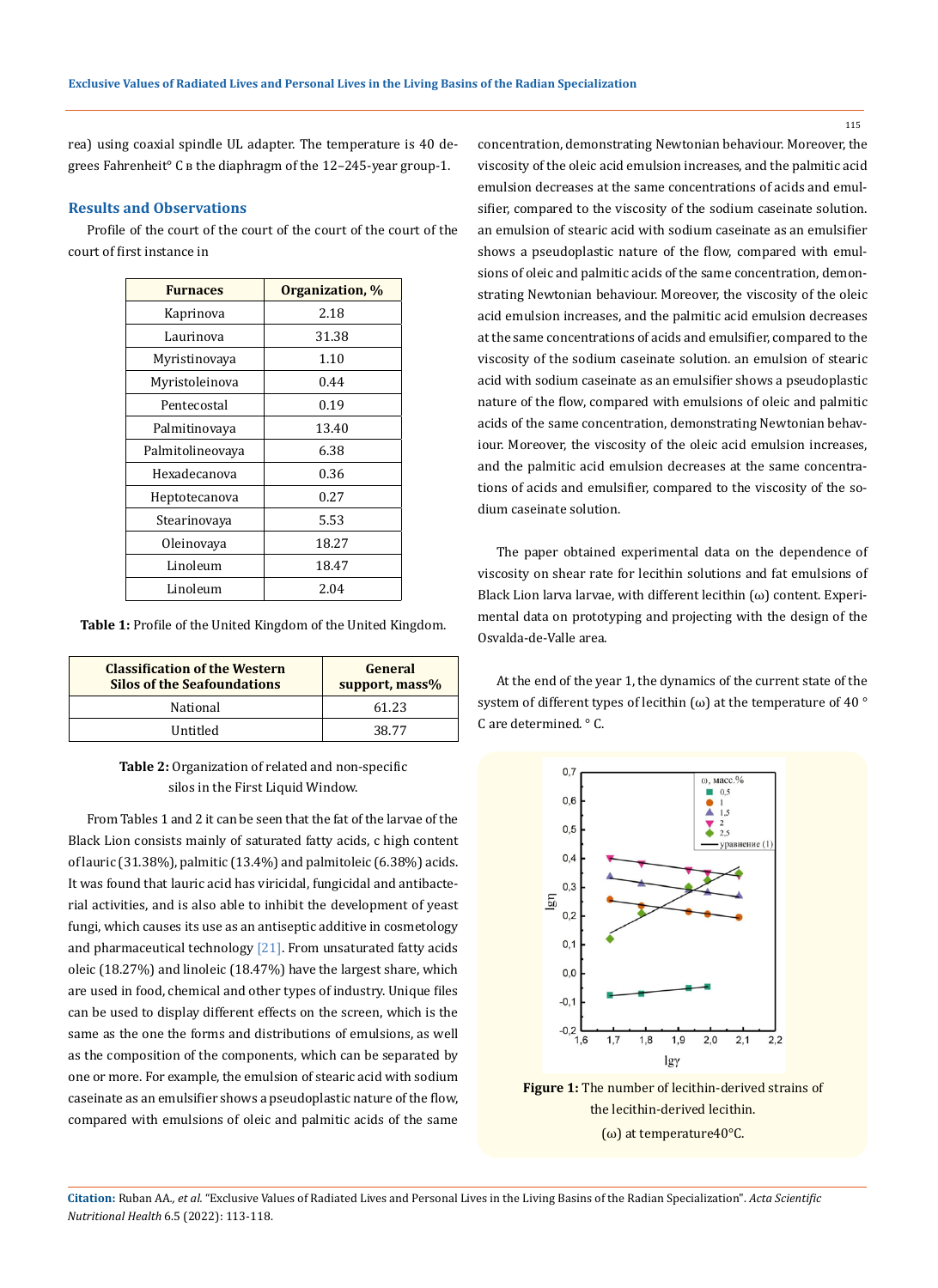The de-Vale de la Ville file is used to specify the value of the mechanical device that is used and to return the item

 $η = K × γ(a-1)$  -------- (1)

wheren - travel, map× c; γ - speed limit, s-1; K - consistent display; a the owner of the technology.

To displaying techniques and constants, prologue-enhancement experimental designnandγwere approximated by the standardization (1) in

Program OriginPro 2017 Package Program b9.4.2.380. To optimize the parameters, the Levenberga-Marquardta algorithm is used. Coefficient of determination R2 linear regressions used to evaluate podiums. Definitions of the location and the coefficient determining determinations presented in table 2.

From block 1 to table 2, the number of rooms in the room is the number of the building of the building of the building.  $a \approx 1.1$  ( $\omega$ ) = 0.5 mass. %) On pseudoplastic a≈ 0.84-0.85 (ω = 1-2 mass%). Requirements coefficients determinants R2≈ 0.96-0.99 (96-99%) increases the number of correlation between experimental data and output values. In the development of a series of shortcuts, the number of classes can be determined by the number of participants. In the case of concentrated concentrations, the masses are slightly white, which is also used as a means of recovery. Pseudoplastic behavior may be due to the fact that with an increase in the concentration of lecithin, the size of the aggregates of its molecules containing polar phosphorylcholine groups increases, outwardoriented. The current structure of the structure is determined by the degree to which the structure of the structure is determined by the prevalence of the structure. The most recent concentration of the client is related to the type of real estate activity in the dilantantu (a1). Lecithin is a chromatic structure of water and is located in the structure of a large-scale molecular structure. According to the concentrations of the concentration, the size of the aggregate aggregate, which is the aggregation of the aggregate aggregation. В as a result, the surface area of aggregates increases significantly, which leads to an increase in intermolecular interaction, as well as the occurrence of constrained conditions and the phenomenon of dilatansis. In the work  $[23]$ , solutions of egg lecithin in water at a concentration of  $\leq 1.8$  wt.% Demonstrated the Newtonian nature of the flow, and with an increase in the concentration of  $\geq 1.8$ , pseudoplastic and thixotropic behaviour. Concentrated extraction solvents, including ultraviolet emulsion type Neonatonic type within

24% of use. For concentrations of concentrations up to 18-24 mass. Water dispersion demonstrate postplastic releasea=0.472-0.584 at a diaphragm concentration of 1-25 mass. % [20].



**Figure 2:** Emulsions of the Emirate of the Milky Way Black (W) storage temperature (ω) at temperature 40°C.

There are at least 2 types of freebies, and in the table there are 3 different types of embezzlement.

For the Emulsion Fire Liquid Black Corner Paste Concentrator K practically in 2 new rows, for which you can read the list in this concentration. Moreover, the nature of the flow is preserved, with the exception of emulsions with a lecithin content of 1 and 2.5 wt.%, which demonstrates a more pronounced pseudoplastic behaviour when adding fat. A decrease in the consistency of emulsions compared to solutions of pure lecithin indicates the formation of intermolecular bonds of hydrophobic groups of lecithin with fatty acids in the composition of fat, which leads to micellation and a decrease in the size of lecithin aggregates, which affects the viscosity of the system. According to the results of the survey, the number of visitors to the meeting will be announced and the number of visitors will be announced. Coefficient of determination R2for an emulsion with a lecithin content of 0.5 wt.% is 0.1 (less than 10%), which shows that there is no relationship between the calculated indicators and the experimental data, and therefore equation (1) is reflected by a discontinuous line.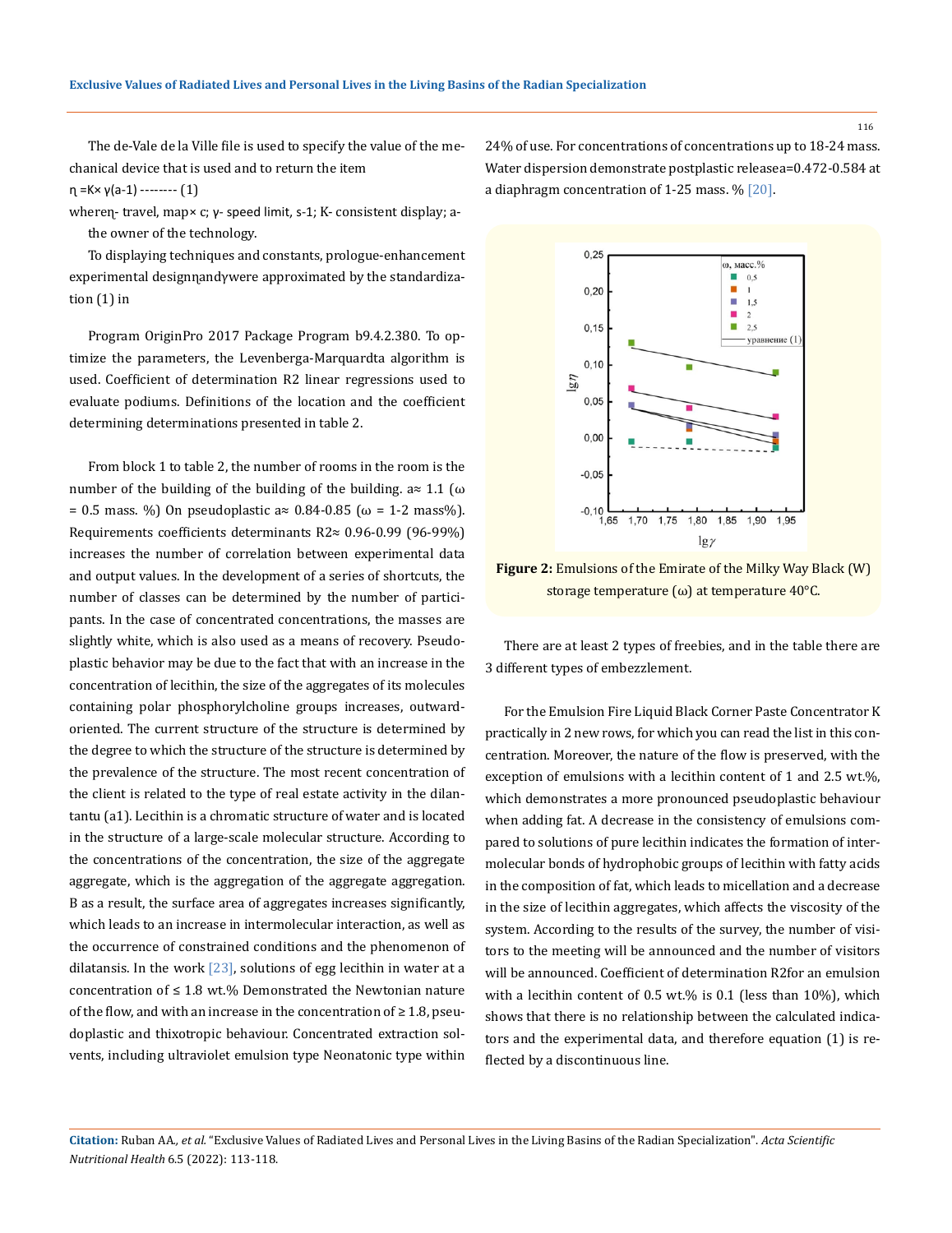## **Clamping**

In the paper, data were obtained using rotational viscosimetry, on the basis of which viscosity curves were constructed for lecithin solutions and direct fat emulsions of Black Lion larva larvae, with a different lecithin content of 0.5-2.5 masses.%. Prefabricated sheets, which are made with the help of a step-by-step version of Osvalda-de-Vale. It is believed that the use of the lecithin arrangement in the application of the constituent K and steppingstones of the development of lecithin. This is not the case, the concentration of lecithin in a concentration of 2.5 mass. % Shows the tendency in the dilatant luminosity (a1), which, it is possible, specifies in the definition of the method of hydrated molecules in the reaction. It has been shown that the Black Liquid Window is known as the Mechanical Dispersion (which is the same as this). K The rate at which the concentration of lecithin is concentrated. Lecithin solution 0.5 wt.% And an emulsion with a lecithin content of 0.5 wt.% Demonstrated low consistency values and Newtonian nature of the flow, which may be due to a low concentration of components, as a result of which the degree of interaction between which is rather weak.

## **Financial Revolution**

The status of the frame of play in the selection of a host of 255- 2019-0044 units. В. М. Garbatova Russian academies naked.

### **Conclusion**

In the work, data were obtained using rotational viscometry, on the basis of which, viscosity curves were constructed for solutions of lecithin and direct emulsions of fat from Black soldier fly larvae, with different content of lecithin 0.5-2.5 wt.%. The constructed curves were analyzed using the power law Oswald de Wael's law. It was found that an increase in the content of lecithin leads to an increase in the consistency index K and the degree of pseudoplasticity lecithin solutions. Nevertheless, lecithin solution at a concentration of 2.5 wt.% shows a tendency to dilatant behaviour  $(n > 1)$ , which may indicate increased interaction between hydrated lecithin molecules in solution. It has been shown that the administration of fat from Black Lion larvae, followed by mechanical dispersion (preparation of emulsions), leads to a decrease consistency K solution twice, regardless of the concentration of lecithin. Solutions of emulsions with a lecithin content of 1.0-2.5 wt.%. showed a trend towards pseudoplastic flow. A solution of lecithin 0.5 wt.% and an emulsion containing lecithin 0.5 wt.%, showed low values of consistency and Newtonian the nature of the flow, which may be

associated with a low concentration of components, in as a result, the degree of interaction between them is rather weak.

### **Bibliography**

- 1. In St. Petersburg, the point of the premium is 18-18
- 2. Experts: In Russia, non-partisans provide services for the organization of organic musculature
- 3. Malysheva AG., *et al*. "Priming of new systems for cooling gases on polygonal two-point houses". *Hygiene and Sanitation* 96.11 1103-1108.
- 4. Matthäus B., *et al*[. "Renewable Resources Development and](https://onlinelibrary.wiley.com/doi/abs/10.1002/ejlt.201800376)  [Characterization Insects: Exploitation, Properties, and Refin](https://onlinelibrary.wiley.com/doi/abs/10.1002/ejlt.201800376)[ing of Fat Obtained by Cold-Pressing from Hermetia illucens](https://onlinelibrary.wiley.com/doi/abs/10.1002/ejlt.201800376)  (Black Soldier Fly) Larvae". *[European Journal of Lipid Science](https://onlinelibrary.wiley.com/doi/abs/10.1002/ejlt.201800376)  and Technology* [121 \(2020\): 1-38.](https://onlinelibrary.wiley.com/doi/abs/10.1002/ejlt.201800376)
- 5. Chou TH., *et al*[. "Development and Characterization of Nano](https://pubmed.ncbi.nlm.nih.gov/31853873/)[emulsions Based on Oil Extracted from Black Soldier Fly Lar](https://pubmed.ncbi.nlm.nih.gov/31853873/)vae". *[Biotechnology and Applied Biochemistry](https://pubmed.ncbi.nlm.nih.gov/31853873/)* 191 (2020): 331- [345.](https://pubmed.ncbi.nlm.nih.gov/31853873/)
- 6. APK New Technologies: Power and Equipment for Blackout
- 7. [Hsu JP and Nacu A. "Behavior of soybean oil-in-water emul](https://pubmed.ncbi.nlm.nih.gov/16256518/)[sion stabilized by nonionic surfactant".](https://pubmed.ncbi.nlm.nih.gov/16256518/) *Journal of Colloid and Interface Science* [259 \(2003\): 374-381.](https://pubmed.ncbi.nlm.nih.gov/16256518/)
- 8. Matthäus B., *et al*[. "Renewable Resources from Insects: Exploi](https://onlinelibrary.wiley.com/doi/abs/10.1002/ejlt.201800376)[tation, Properties, and Refining of Fat Obtained by Cold-Press](https://onlinelibrary.wiley.com/doi/abs/10.1002/ejlt.201800376)[ing from Hermetia illucens \(Black Soldier Fly\) Larvae".](https://onlinelibrary.wiley.com/doi/abs/10.1002/ejlt.201800376) *Euro[pean Journal of Lipid Science and Technology](https://onlinelibrary.wiley.com/doi/abs/10.1002/ejlt.201800376)* 121 (2019): 1-38.
- 9. [Kale SN and Deore SL. "Emulsion Micro Emulsion and Nano](https://www.researchgate.net/publication/310594607_Emulsion_Micro_Emulsion_and_Nano_Emulsion_A_Review)  Emulsion: A Review". *[Systematic Reviews in Pharmacy](https://www.researchgate.net/publication/310594607_Emulsion_Micro_Emulsion_and_Nano_Emulsion_A_Review)* 8.1 [\(2017\): 39-47.](https://www.researchgate.net/publication/310594607_Emulsion_Micro_Emulsion_and_Nano_Emulsion_A_Review)
- 10. [Premlal Ranjith HM and Wijewardene U. "Lipid emulsifiers](https://www.researchgate.net/publication/286042807_Lipid_emulsifiers_and_surfactants_in_dairy_and_bakery_products)  [and surfactants in dairy and bakery products".](https://www.researchgate.net/publication/286042807_Lipid_emulsifiers_and_surfactants_in_dairy_and_bakery_products) *Modifying Lip[ids for Use in Food \(Woodhead Publishing Limited\)](https://www.researchgate.net/publication/286042807_Lipid_emulsifiers_and_surfactants_in_dairy_and_bakery_products)* (2006): [393-428.](https://www.researchgate.net/publication/286042807_Lipid_emulsifiers_and_surfactants_in_dairy_and_bakery_products)
- 11. Alhajj MJ., *et al*[. "Lecithins from vegetable, land, and marine](https://www.researchgate.net/publication/346804657_Lecithins_from_Vegetable_Land_and_Marine_Animal_Sources_and_Their_Potential_Applications_for_Cosmetic_Food_and_Pharmaceutical_Sectors)  [animal sources and their potential applications for cosmetic,](https://www.researchgate.net/publication/346804657_Lecithins_from_Vegetable_Land_and_Marine_Animal_Sources_and_Their_Potential_Applications_for_Cosmetic_Food_and_Pharmaceutical_Sectors)  [food, and pharmaceutical sectors".](https://www.researchgate.net/publication/346804657_Lecithins_from_Vegetable_Land_and_Marine_Animal_Sources_and_Their_Potential_Applications_for_Cosmetic_Food_and_Pharmaceutical_Sectors) *Cosmetics* 7 (2020): 1-19.